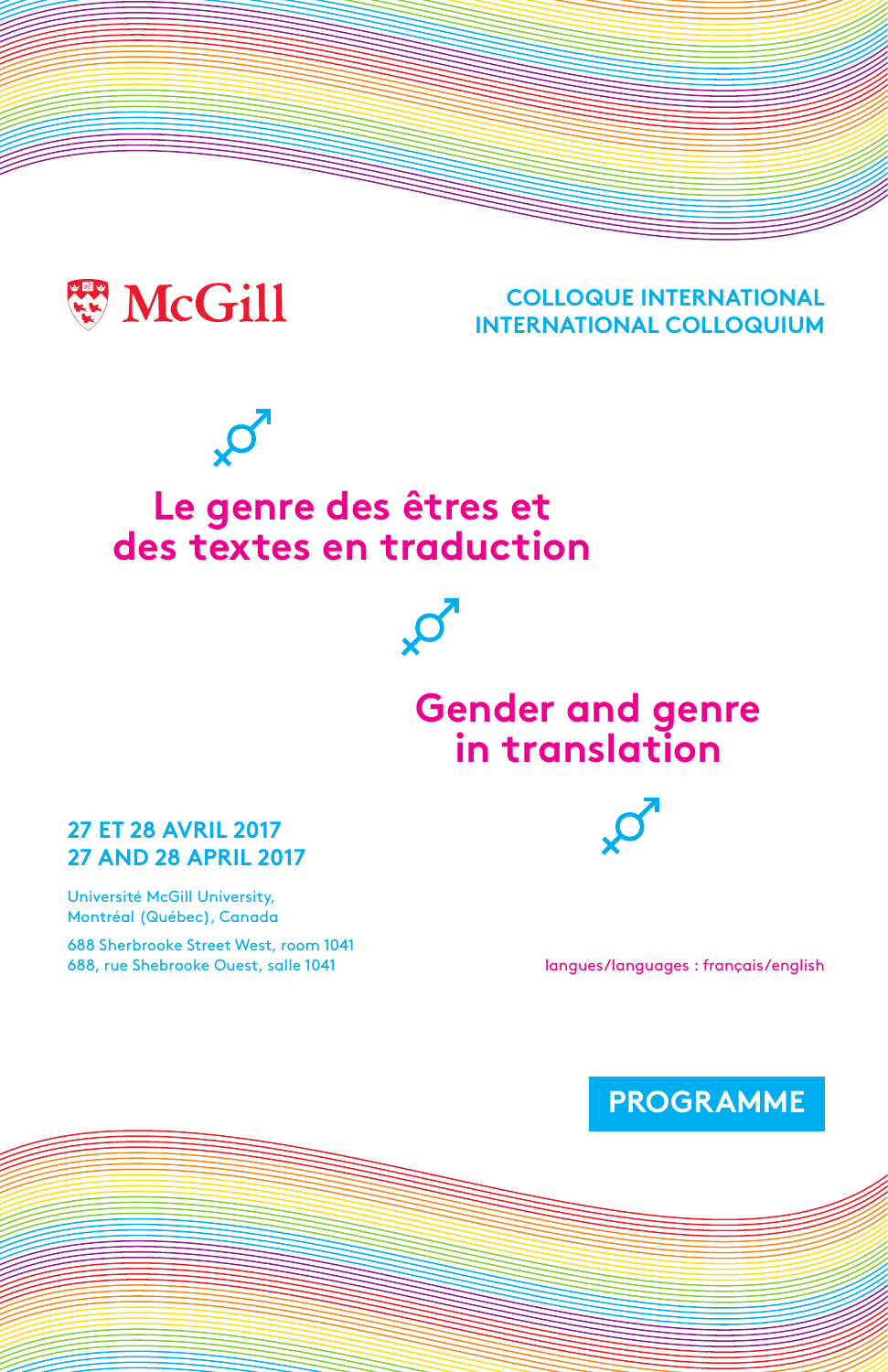# 27 avril 2017 | April 27, 2017

| 9 h 30 | Accueil des participants et café   Welcome and coffee |
|--------|-------------------------------------------------------|
| 10 h   | Introduction - James Archibald, McGill University     |

### **Axe 1 | Track 1 Les genres genrés | Gendered genres** 10 h 20 *Pour ainsi dire : Translating the Literary Procedure, Queerly* **Nir Kedem**, Department of Literature, Tisch School of Film and Television, Tel Aviv University 10 h 50 Discussion | Q+A 11 h *Gendered and non-gendered literary interpellation in translation* **Smadar Shiffman**, Department of Literature, Tel Aviv University 11 h 30 Discussion | Q+A 11 h 45 - 13 h 30 Déjeuner | Lunch

#### **Axe 2 | Track 2 Le genre identitaire des personnes traduisantes | Translators' gender identity**

Axe 2,a présenté par | Track 2a introduced by:

**Gina Abou Fadel Saad**, Doyenne de la Faculté des Langues et Directrice de l'Ecole de Traducteurs et d'Interprètes de Beyrouth (ETIB), Université Saint-Joseph

| 13h30   | Traduire un homme, traduire une femme, est-ce la même chose ?<br>Françoise Wuilmart, Professeure émérite ISTI/ULB,<br>Directrice du Collège Européen des Traducteurs Littéraires<br>de Seneffe (CETL) et du Collège européen des traducteurs<br>littéraires de Seneffe (CTLS), Belgique |
|---------|-----------------------------------------------------------------------------------------------------------------------------------------------------------------------------------------------------------------------------------------------------------------------------------------|
| 14 h    | Discussion   Q+A                                                                                                                                                                                                                                                                        |
| 14 h 10 | II/Elle était une fois, en traduction<br>Jana Aouad, École de Traducteurs et d'Interprètes de<br>Beyrouth (ETIB), Université Saint-Joseph                                                                                                                                               |
| 14 h 40 | Discussion   Q+A                                                                                                                                                                                                                                                                        |
| 14 h 50 | Pause   Break                                                                                                                                                                                                                                                                           |
|         |                                                                                                                                                                                                                                                                                         |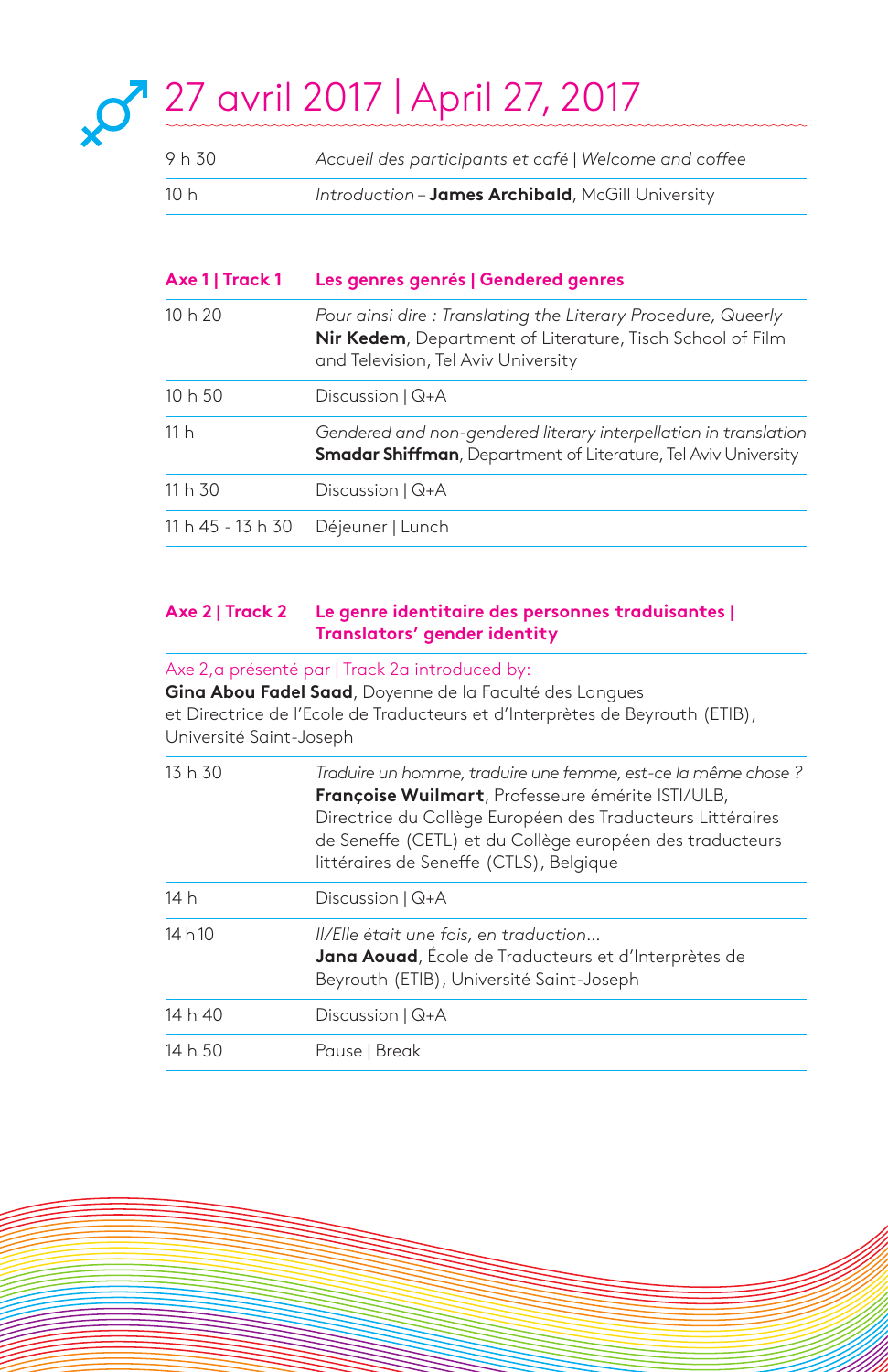| Axe $2,b$   Track $2b$ |                                                                                                                                                           |
|------------------------|-----------------------------------------------------------------------------------------------------------------------------------------------------------|
| 15h00                  | Beaten, Berated, Powerful: Cynthia Ozick's Female Translators<br>Maya Klein, Shirley and Leslie Porter School of Cultural<br>Studies, Tel Aviv University |
| 15 h 30                | Discussion $\sqrt{Q+A}$                                                                                                                                   |
| 15h40                  | Pause   Break                                                                                                                                             |
| 15h50                  | Discussion: Table ronde   Round Table discussion                                                                                                          |
| 16h50                  | Clôture 1ère journée/End of Day 1                                                                                                                         |
|                        | Dinner for paper presenters   Dîner pour communicant (e)s                                                                                                 |

## 28 avril 2017 | April 28, 2017

| Axe $3$   Track 3 | Questions d'altérité   Issues of alterity                                                                                                                                                                                                                                       |
|-------------------|---------------------------------------------------------------------------------------------------------------------------------------------------------------------------------------------------------------------------------------------------------------------------------|
| 9 h 30            | La traduction de l'autobiographie féminine autochtone :<br>politisation de la voix privée rendue publique<br>Sarah Théberge, Département d'études françaises et<br>québécoises, Université Bishop's                                                                             |
| 10h               | Discussion   Q+A                                                                                                                                                                                                                                                                |
| 10h10             | Réflexions à partir d'une expérience de traductrice : Traduire<br>un parcours de femme au travers de la voix de son fils<br>Linda Dewolf, groupe de recherche LIST, Vrije Universiteit<br>Brussel, et Centre international de recherche en<br>traductologie, Université de Mons |
| 10h40             | Discussion   Q+A                                                                                                                                                                                                                                                                |
| 10h50             | Traduction et point median<br>Nicole Pradalier, LERASS (Laboratoire de Recherche<br>Appliquée en Sciences Sociales), Toulouse                                                                                                                                                   |
| 11h20             | Pause   Break                                                                                                                                                                                                                                                                   |
| 11 h 30           | Discussion: Table ronde   Round Table discussion                                                                                                                                                                                                                                |
| 12 h 00 - 13 h 30 | Déjeuner   Lunch                                                                                                                                                                                                                                                                |